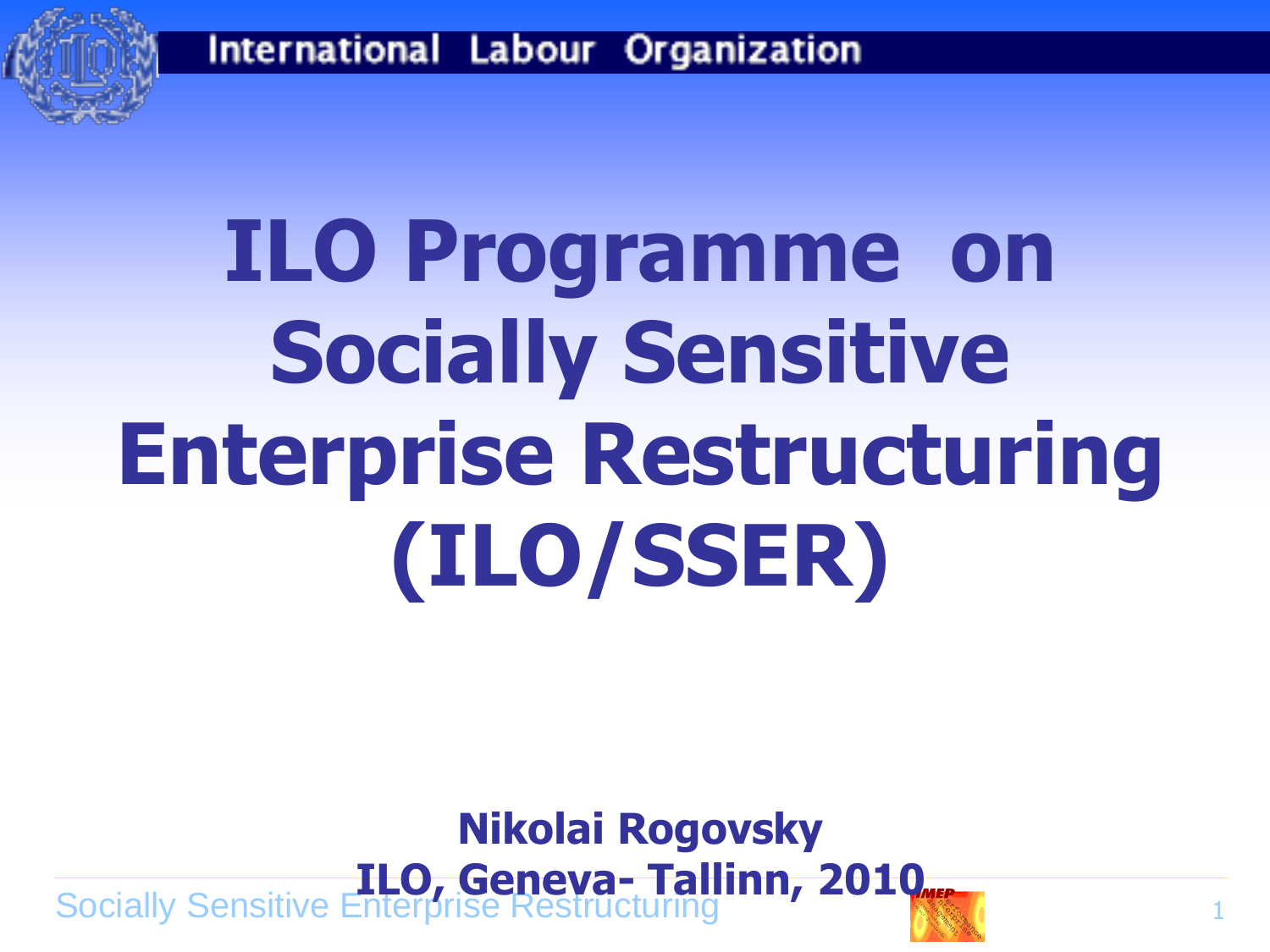**Economic and social dimensions of restructuring – what are we calling for?**

To **RESTRUCTURE** in a sensitive way, taking into account as much as possible all stakeholders' concerns, in particular those by the **workers** and the **management**, without forgetting the final  $\sin$  of restructuring, which is  $=$ 

> Improved enterprise competitiveness and even enterprise survival.

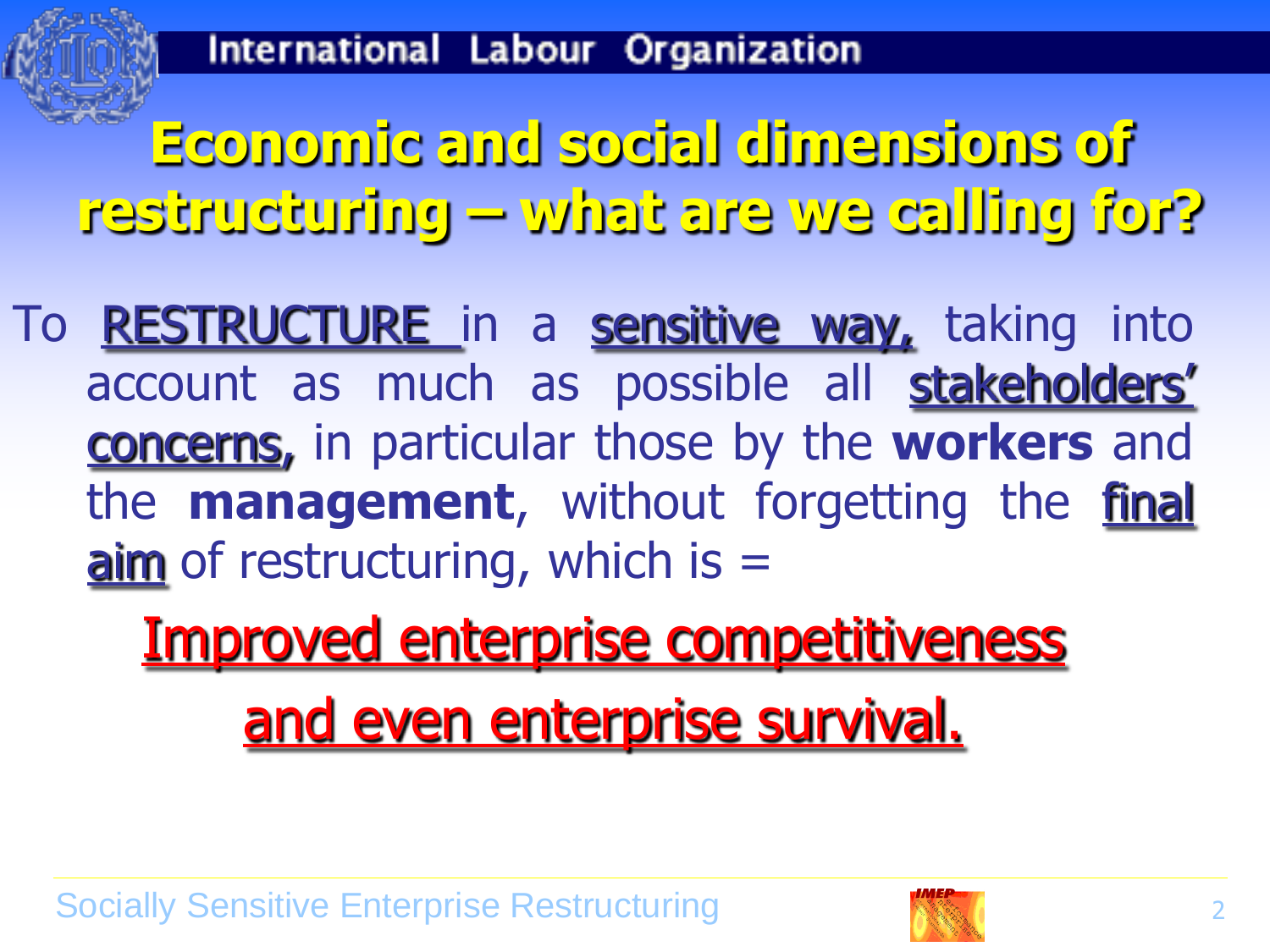**Our message is based on the ILS concerning restructuring – not compliance, but rather a signal from the social actors on what is right and what is wrong**

 $\checkmark$  Termination of Employment convention and recommendation, 1982 (No. 158 and No. 166)

 $\checkmark$  ILS on Non-Discrimination, etc.

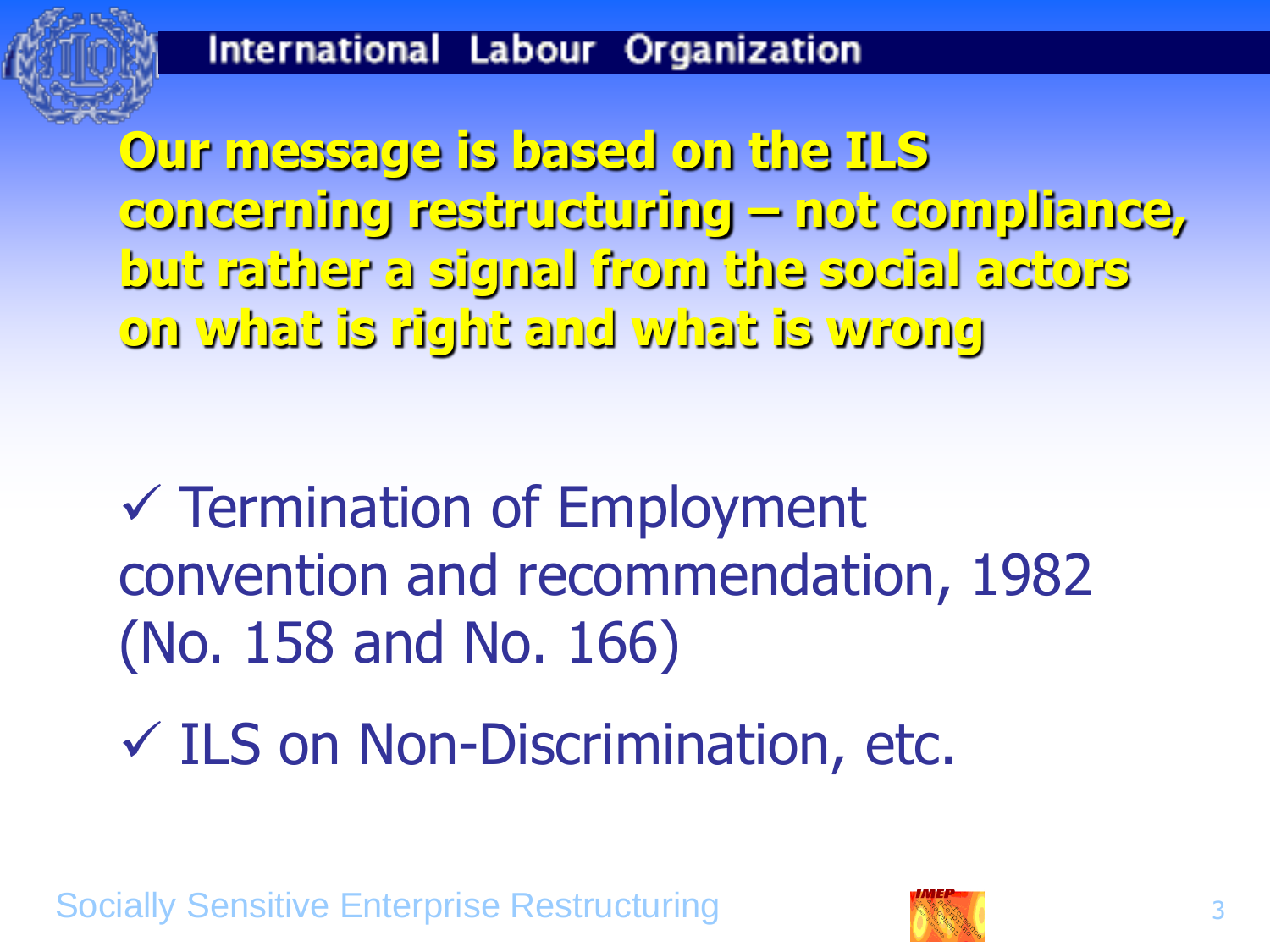# **Note: Restructuring is not always downsizing (3 "levels" of restructuring)**

- Without cutting labour costs (portfolio restructuring, capital mobility, etc.)
- Cutting labour costs, but no layoffs (management accepting pay cuts, etc.)
- Downsizing, but in a **socially sensitive way (i.e. using a number of suggested tools aimed at helping displaced workers and "survivors")**

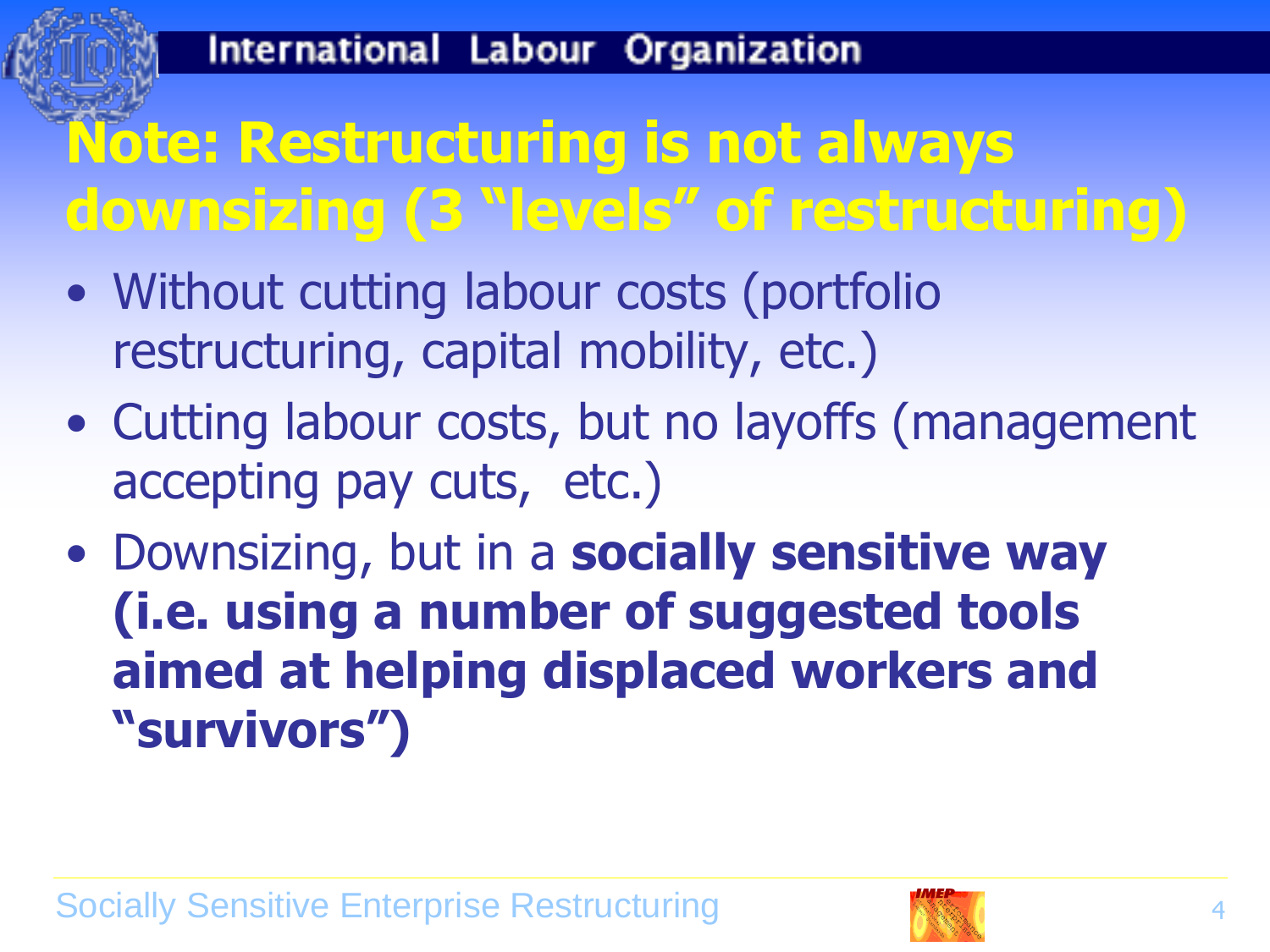**In Million International Labour Organization**<br>Hollownsizing is necessary, it could be carried **out in a socially sensitive way, including reemployment options**

## Suggested tools

- 1. Voluntary redundancies
- 2. Internal job search help
- 3. External job search help
- 4. SME creation help
- 5. Mobility
- 6. Early retirement
- 7. Vocational training
- 8. Part time job and other AWS
- 9. Sub-contracted workers
- 10. Flexible leave
- 11. Psychological help
- 12. Severance packages

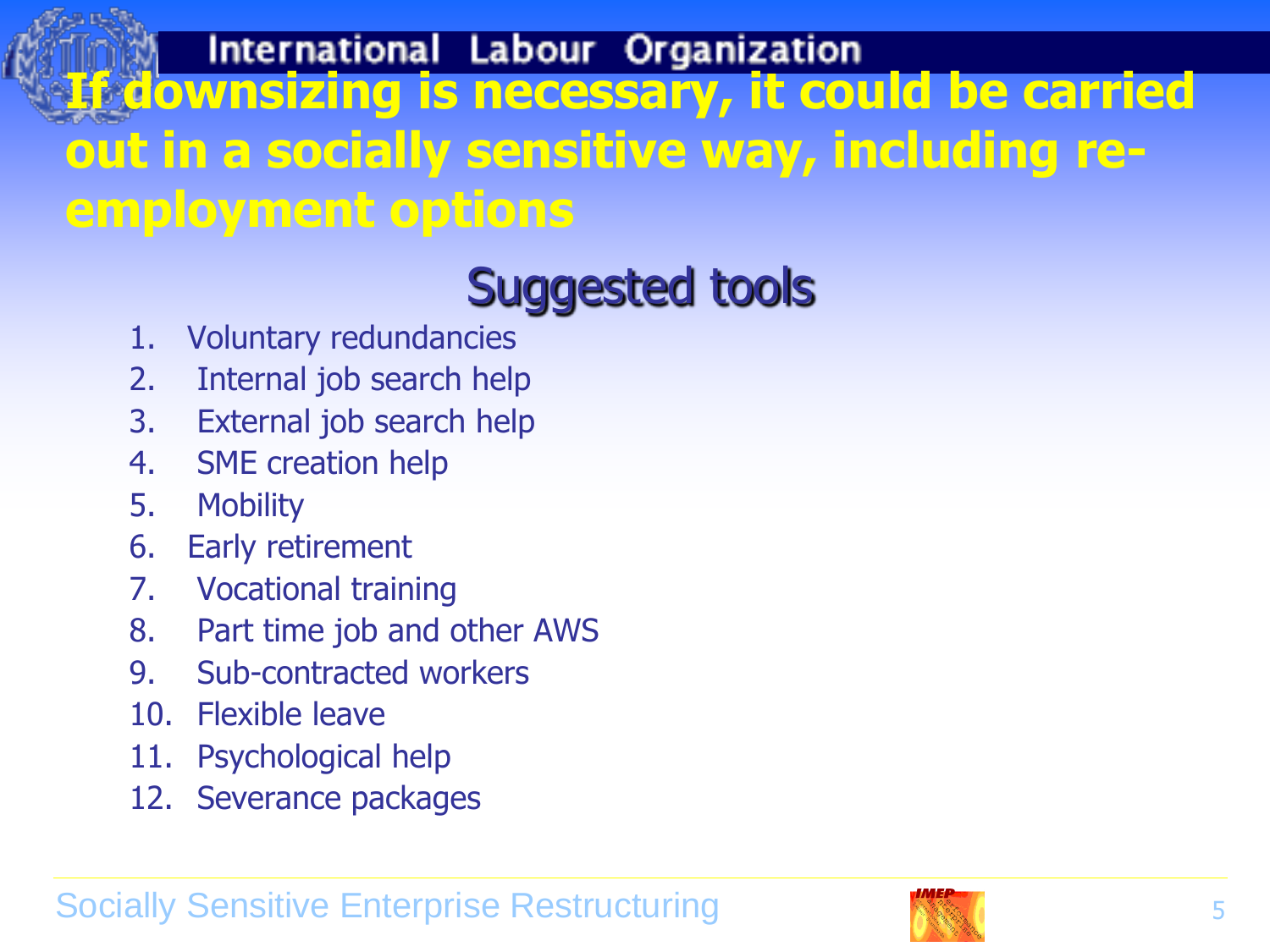# **Research findings: downsizing often leads to**

- Lower profits, productivity and quality
- Higher absenteeism and turnover
- Industrial disputes and even social unrest

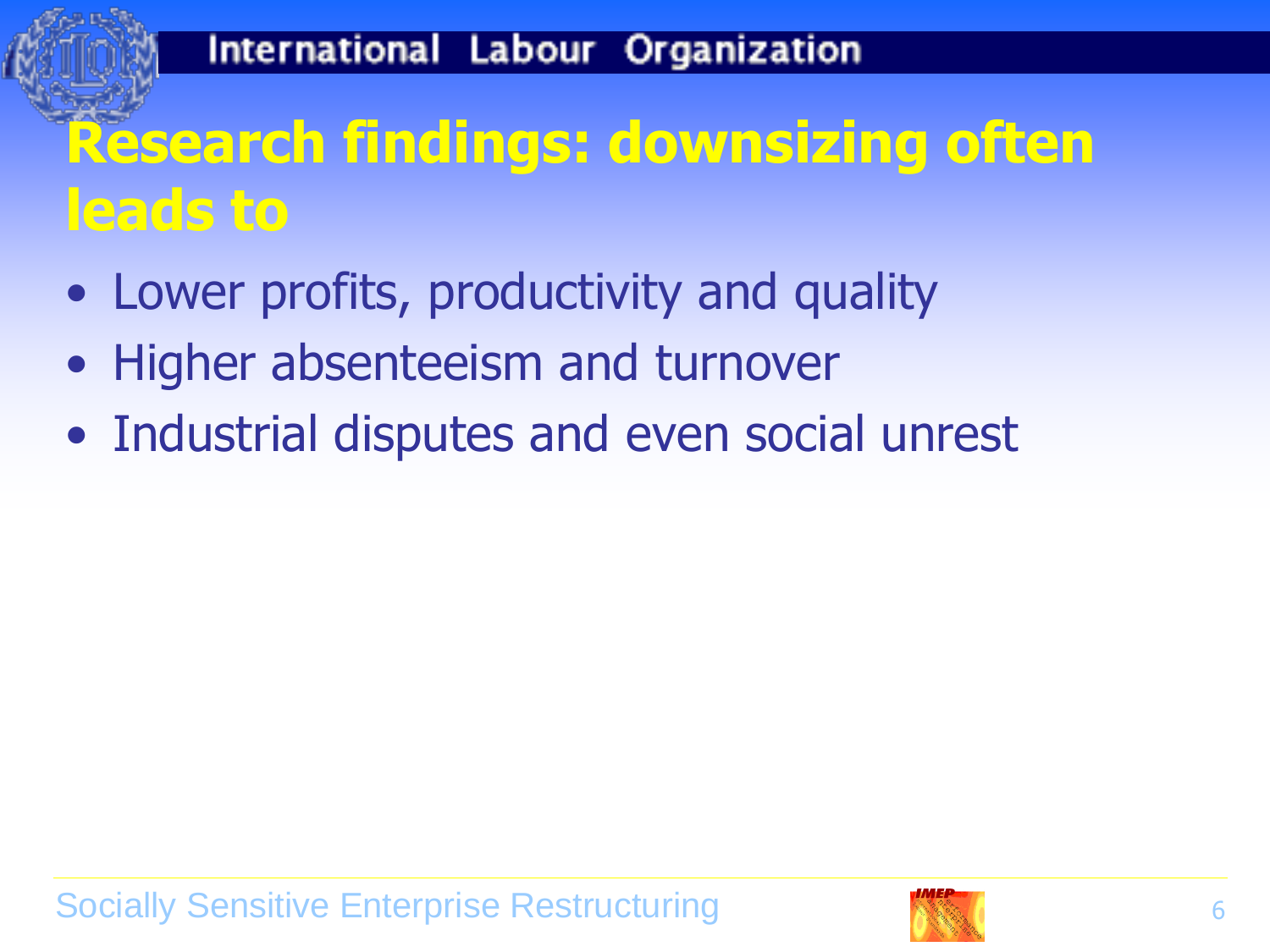

## **Examples of the SSER activities:**

- Training
- Action research
- Promotion and Policy Guidelines

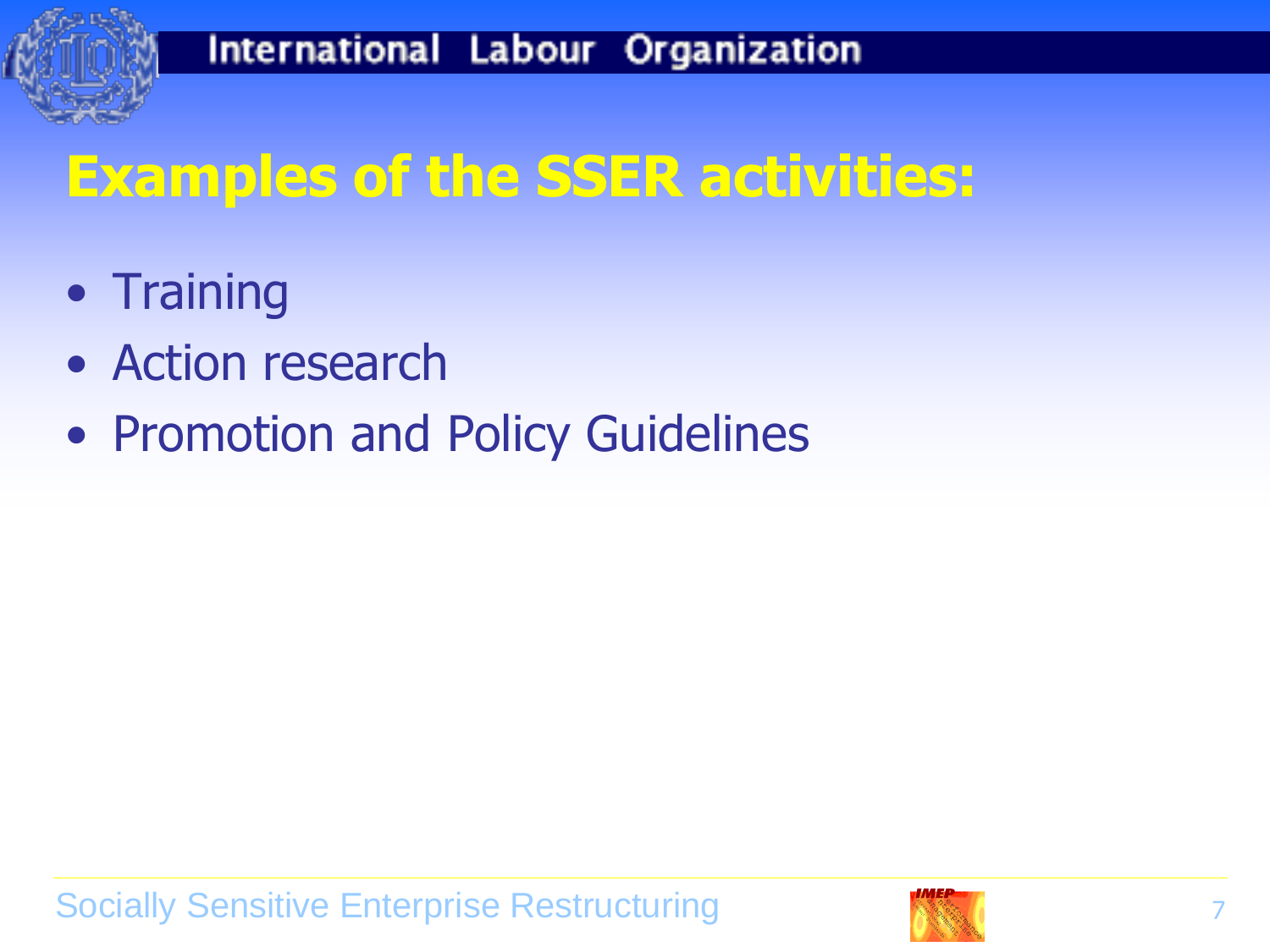# **Some of our major findings**

- SSER costs are known, benefits are not
- Anticipation- still rare, most companies:
	- simply comply with the law (social plan, etc.)
	- think short-term (follow state of economy/sector/market)
- Social dialogue –a reality (but almost only in Western Europe)
- All "good" cases: Early retirement 99,9%, severance packages and voluntary redundancies – 90%, other tools (psycho help, training, AWS, SME development, job search help, etc.) – only from time to time…
- Not much attention paid to  $\ll$  survivors  $\gg$
- In many cases downsizing is not the best option not only from social, but also from economic point of view (see above)

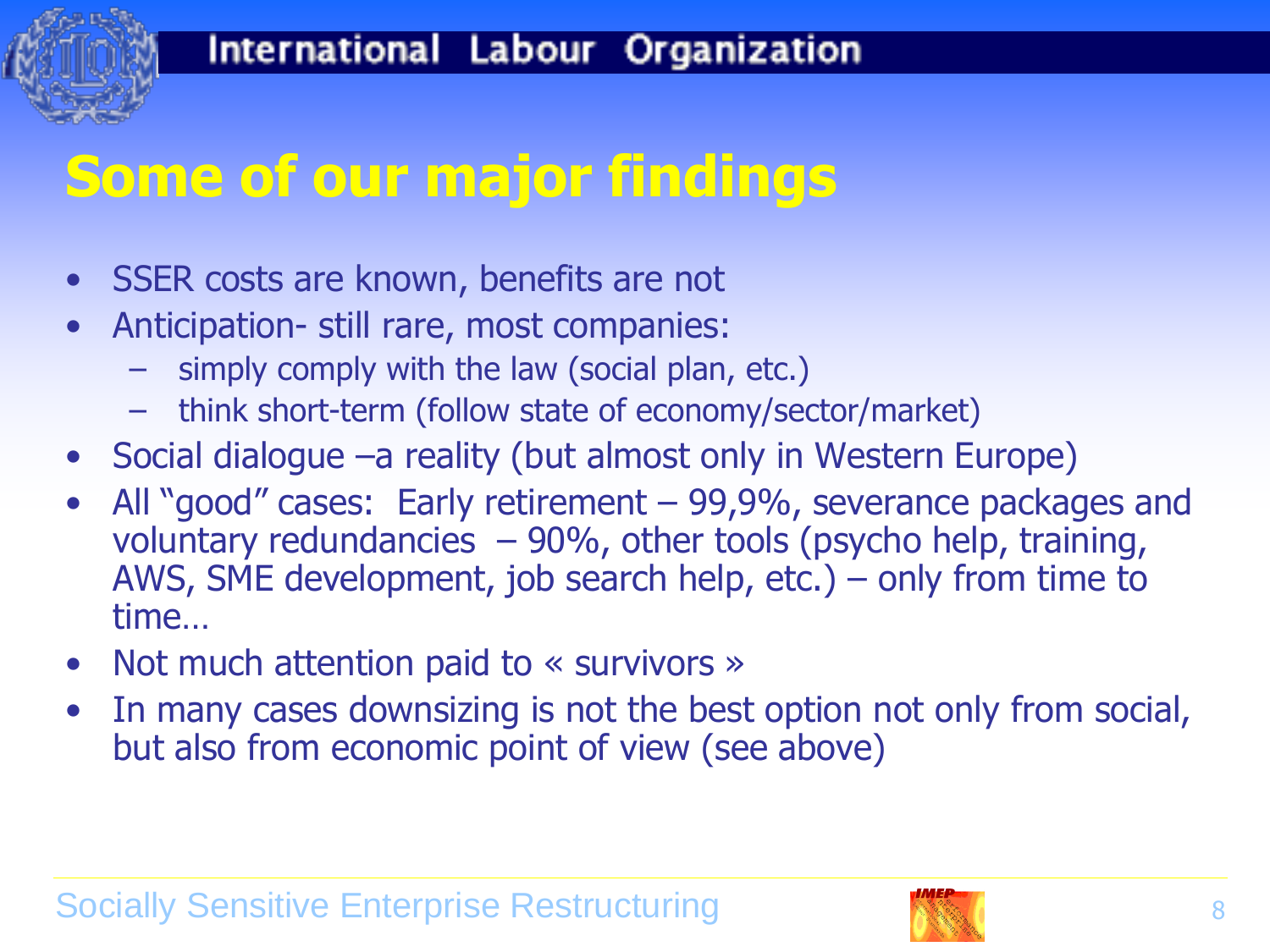### International Labour Organization **However: companies do not operate in vacuum – re-employment policies!**

- Success of any restructuring effort depends on the support from the government, local authorities, social partners
- Re-employment policies roles of governments, employers and workers

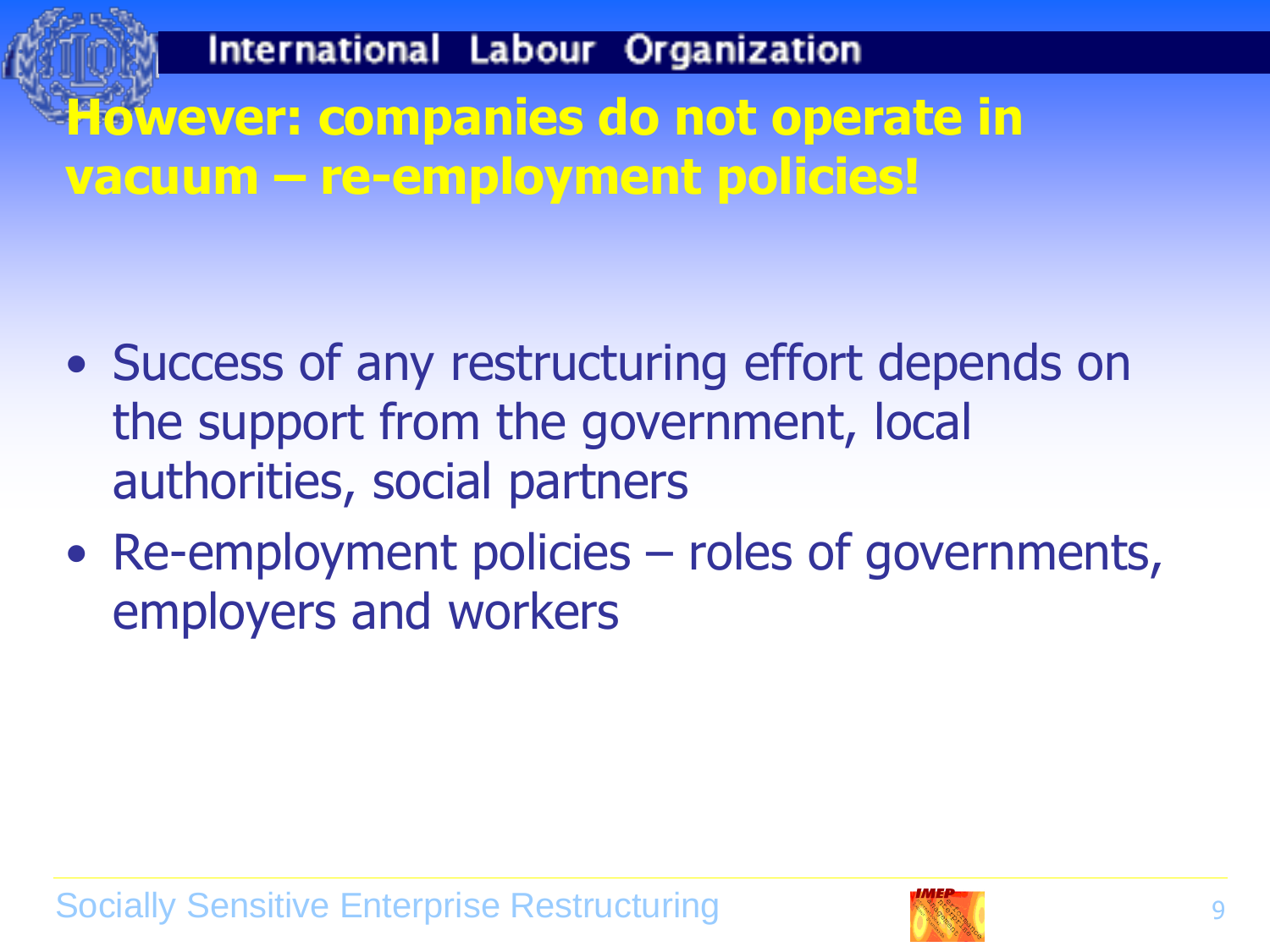### **The main « intervention » areas:**

- Policies aimed at anticipation of restructuring (including policies related to long-term workforce planning and training; giving "priorities" to certain industries, etc.)
- Social dialogue
- Legislation and regulations
- Crisis response policies